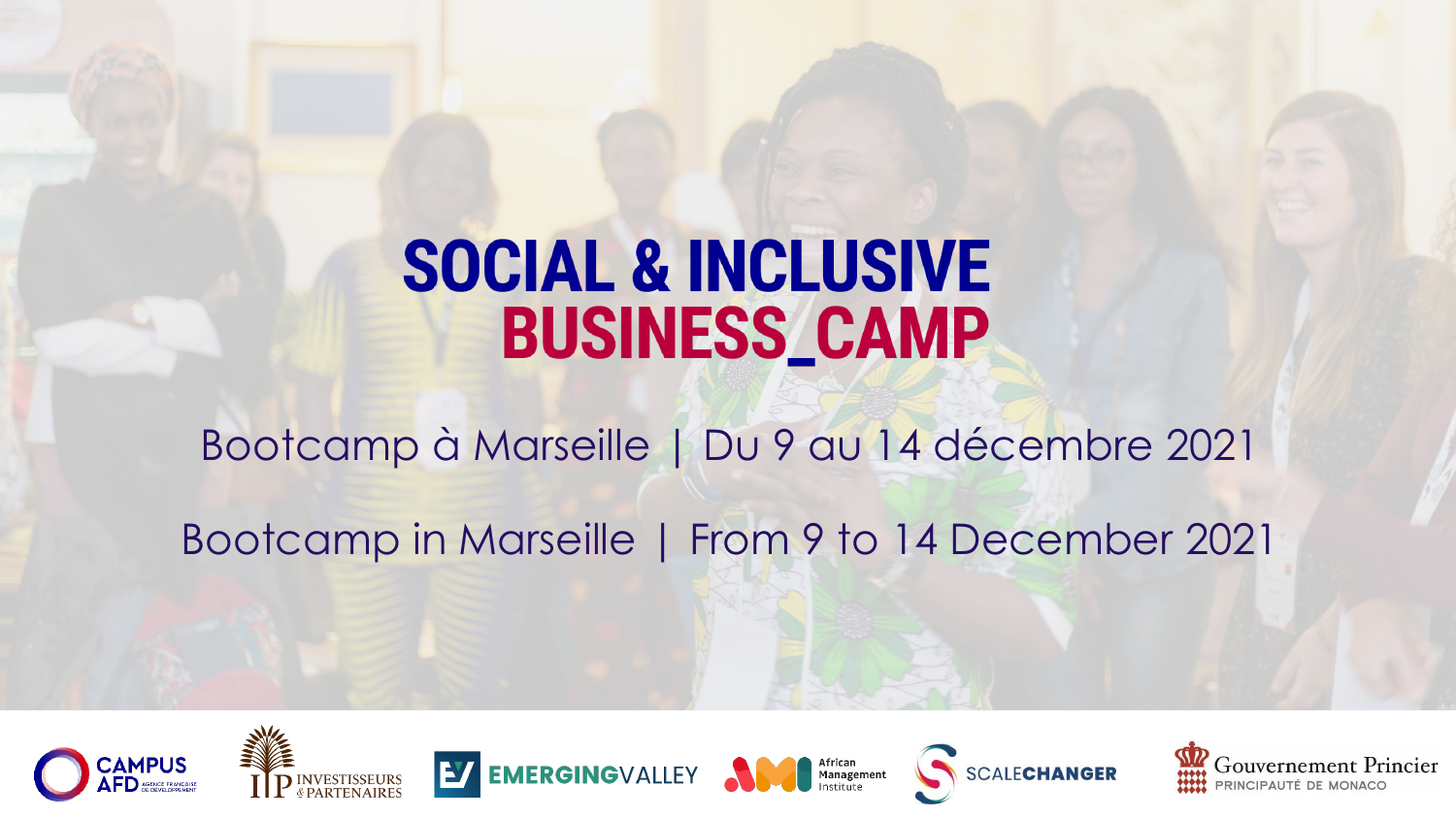

# **PROGRAMME DU BOOTCAMP #SIBC 2021**

#### **Accélérer votre business et maximiser votre impact en Afrique !**



| <b>JEUDI 9/12</b>                                                            | <b>VENDREDI 10/12</b>                                                            | <b>SAMEDI 11/12</b>                                                                    | <b>DIMANCHE 12/12</b>                                | <b>LUNDI 13/12</b>                                                    | <b>MARDI 14/12</b>                                                                       |  |
|------------------------------------------------------------------------------|----------------------------------------------------------------------------------|----------------------------------------------------------------------------------------|------------------------------------------------------|-----------------------------------------------------------------------|------------------------------------------------------------------------------------------|--|
| La Fabulerie                                                                 | La Coque                                                                         | La Coque                                                                               | <b>Sporting Club de La</b><br>Corniche               | <b>Palais du Pharo</b><br>(EMERGING Valley)                           | <b>Palais du Pharo</b><br><b>(EMERGING Valley</b>                                        |  |
| $9h - 12h$<br>Leadership féminin<br><b>Atelier "Find my voice"</b>           | $9h - 9h30$<br><b>Retour sur le parcours</b><br>digital Scale Up<br>$9h30 - 12h$ | $9h - 13h$<br><b>Atelier "Investment</b><br>readiness" : préparer sa<br>levée de fonds | 10h - RDV Navette au<br><b>Vieux Port</b>            |                                                                       | <b>EMERGING</b><br><b>Test covid</b><br><b>Valley</b><br>optionnel<br>Programme<br>(PCR) |  |
| Atelier réservé aux femmes                                                   | Résoudre des problèmes et<br>apprendre de ses pairs                              |                                                                                        | $10h30 - 13h30$                                      | 11h30 - Test covid<br>obligatoire (antigénique)                       | libre                                                                                    |  |
| $12h15 - 13h$<br><b>Accueil et Ouverture du</b><br><b>Bootcamp par l'AFD</b> | $12h - 14h$<br>Pause déjeuner                                                    | 13h-14h<br>Pause déjeuner                                                              | Brunch et tournage de vos<br>pitchs                  | 12h30<br>Accueil et déjeuner                                          | Pause déjeuner                                                                           |  |
| $13h - 14h30$<br>Pause déjeuner                                              | $14h - 15h$<br><b>Présentation des experts</b>                                   | 14h - 14h30 - Test covid<br>obligatoire (antigénique)                                  | $13h30 - 14h30$<br>Clôture du programme par<br>l'AFD | $14h30 - 17h$<br><b>Speed meetings:</b><br>rencontres entrepreneurs - | <b>EMERGING Valley</b><br>Programme libre                                                |  |
| $14h30 - 18h$<br><b>Atelier Leadership et</b><br>équipe                      | $15h - 18h$<br><b>Startup Clinic: ateliers</b><br>avec des experts               | $14h30 - 15h$<br>Q&A et suite<br>$15h - 18h$<br><b>Ateliers Pitchs Factory</b>         | $14h30 - 16h30$                                      | investisseurs                                                         |                                                                                          |  |
|                                                                              |                                                                                  |                                                                                        | <b>Team Building</b><br>16h30 - Retour en navette    | $17h - 18h$<br>Rencontres écosystème<br><b>Aix-Marseille</b>          | $17h50 - 18h15$<br><b>EMERGING Valley</b>                                                |  |
| 20h<br>Diner d'accueil (optionnel)                                           |                                                                                  |                                                                                        | jusqu'au Vieux Port                                  | 18h30<br><b>Cocktail de networking EV</b>                             | Séquence pitchs SIBC,<br>discours et photo de<br>clôture                                 |  |

**Diner d'accueil** *(optionnel)*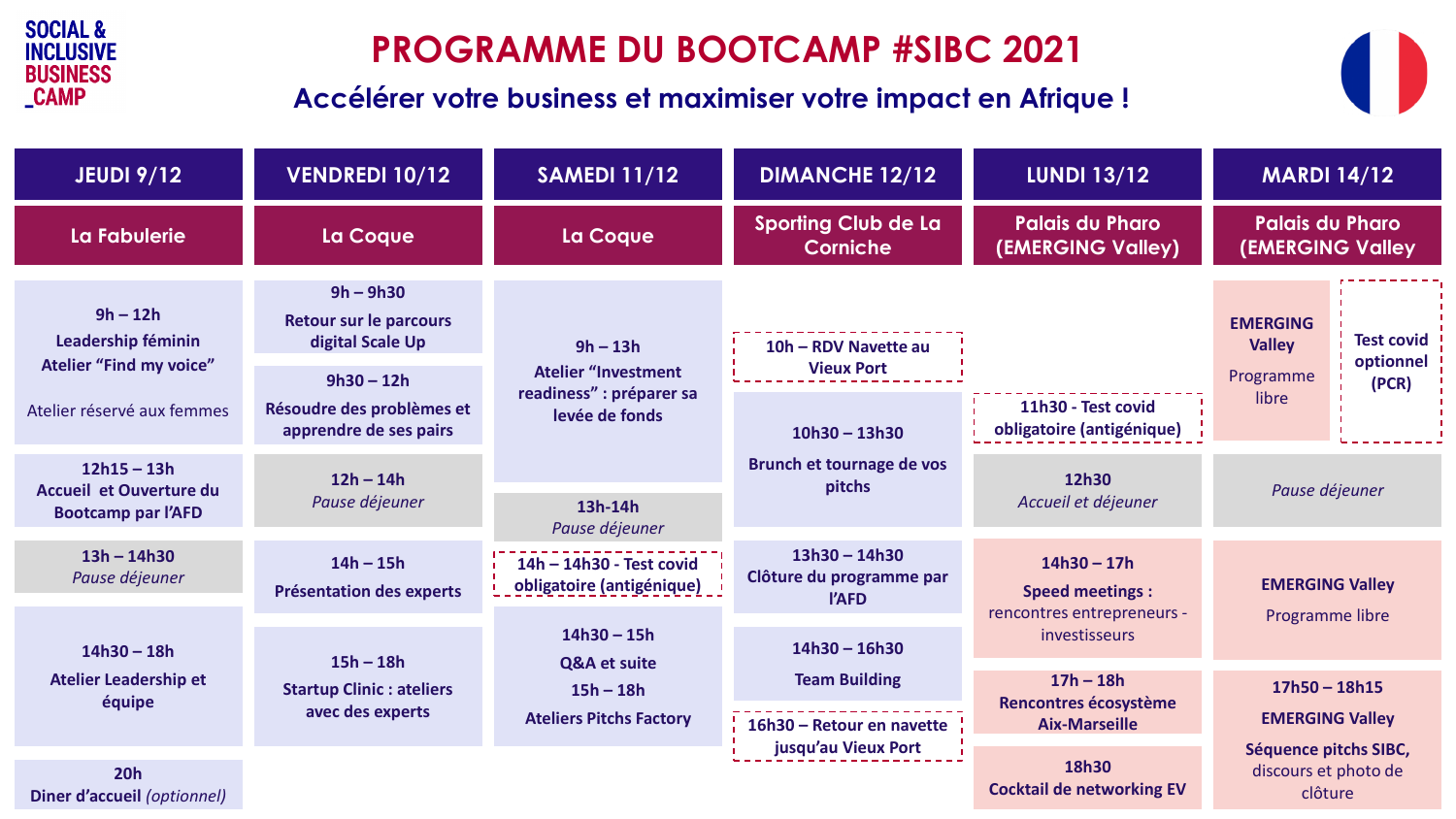

# **#SIBC 2021 BOOTCAMP PLANNING**



#### **Accelerate your business and maximise your impact in Africa!**

| THURSDAY 9/12                                                             | <b>FRIDAY 10/12</b>                                                                         | SATURDAY 11/12                                                                                   | <b>SUNDAY 12/12</b>                                                              | <b>MONDAY 13/12</b>                                       | <b>TUESDAY 14/12</b>                                        |                                              |
|---------------------------------------------------------------------------|---------------------------------------------------------------------------------------------|--------------------------------------------------------------------------------------------------|----------------------------------------------------------------------------------|-----------------------------------------------------------|-------------------------------------------------------------|----------------------------------------------|
| La Fabulerie                                                              | La Coque                                                                                    | La Coque                                                                                         | <b>Sporting Club de La</b><br><b>Corniche</b>                                    | <b>Palais du Pharo</b><br>(EMERGING Valley)               | <b>Palais du Pharo</b><br><b>(EMERGING Valley</b>           |                                              |
| $9h - 12h$<br><b>Women Leadership</b><br>"Find my voice" workshop         | $9h - 9h30$<br><b>Feedback on the digital</b><br>"Scale Up" phase<br>$9h30 - 12h$           | $9h - 11h$<br>"Investment readiness"<br>workshop: preparing for<br>fundraising                   | 10h – Shuttle pick up at<br><b>Marseille Vieux Port</b>                          |                                                           | <b>EMERGING</b><br><b>Valley</b><br>Free                    | <b>Optional</b><br>covid<br>testing<br>(PCR) |
| Women only workshop                                                       | <b>Solving challenges and</b><br>learning from peers                                        |                                                                                                  | $10h30 - 13h30$                                                                  | 11h30 - Compulsory covid-<br>testing (antigen)            | programme                                                   |                                              |
| $12h15 - 13h$<br><b>Welcome and Bootcamp</b><br><b>Opening by the AFD</b> | $12h - 14h$<br><b>Lunch break</b>                                                           | $13h - 14h$<br><b>Lunch break</b>                                                                | <b>Brunch and recording of</b><br>your pitches                                   | 12h30<br>Welcoming + Lunch break                          | Lunch break<br>+ covid testing                              |                                              |
| $13h - 14h30$<br><b>Lunch break</b>                                       | $14h - 15h$<br><b>Inspiration from</b><br>entrepreneurs who have<br>already walked the walk | 14h - 14h30 - Compulsory<br>covid-testing (antigen)                                              | $13h30 - 14h30$<br>Programme closing by the<br><b>AFD</b>                        | $14h30 - 17h$<br><b>Speed meetings</b>                    | <b>EMERGING Valley</b>                                      |                                              |
| $14h30 - 18h$<br><b>Leadership &amp; Team</b><br>workshop                 | $15h - 18h$<br><b>Startup Clinic: workshops</b><br>with experts                             | $14h30 - 15h$<br>Q&A + end of morning<br>session<br>$15h - 18h$<br><b>Pitch Factory workshop</b> | $14h30 - 16h30$                                                                  | entrepreneurs-investors                                   | Free programme                                              |                                              |
|                                                                           |                                                                                             |                                                                                                  | <b>Team Building</b><br>16h30-Shuttle drop off at<br><b>Marseille Vieux Port</b> | $17h - 18h$<br><b>Aix-Marseille ecosystem</b><br>meetings | $17h50 - 18h15$<br><b>EMERGING Valley</b>                   |                                              |
| 20h<br><b>Welcome dinner (optional)</b>                                   |                                                                                             |                                                                                                  |                                                                                  | 18h30<br><b>EV Networking cocktail</b>                    | <b>SIBC pitching session,</b><br>speeches and closing photo |                                              |